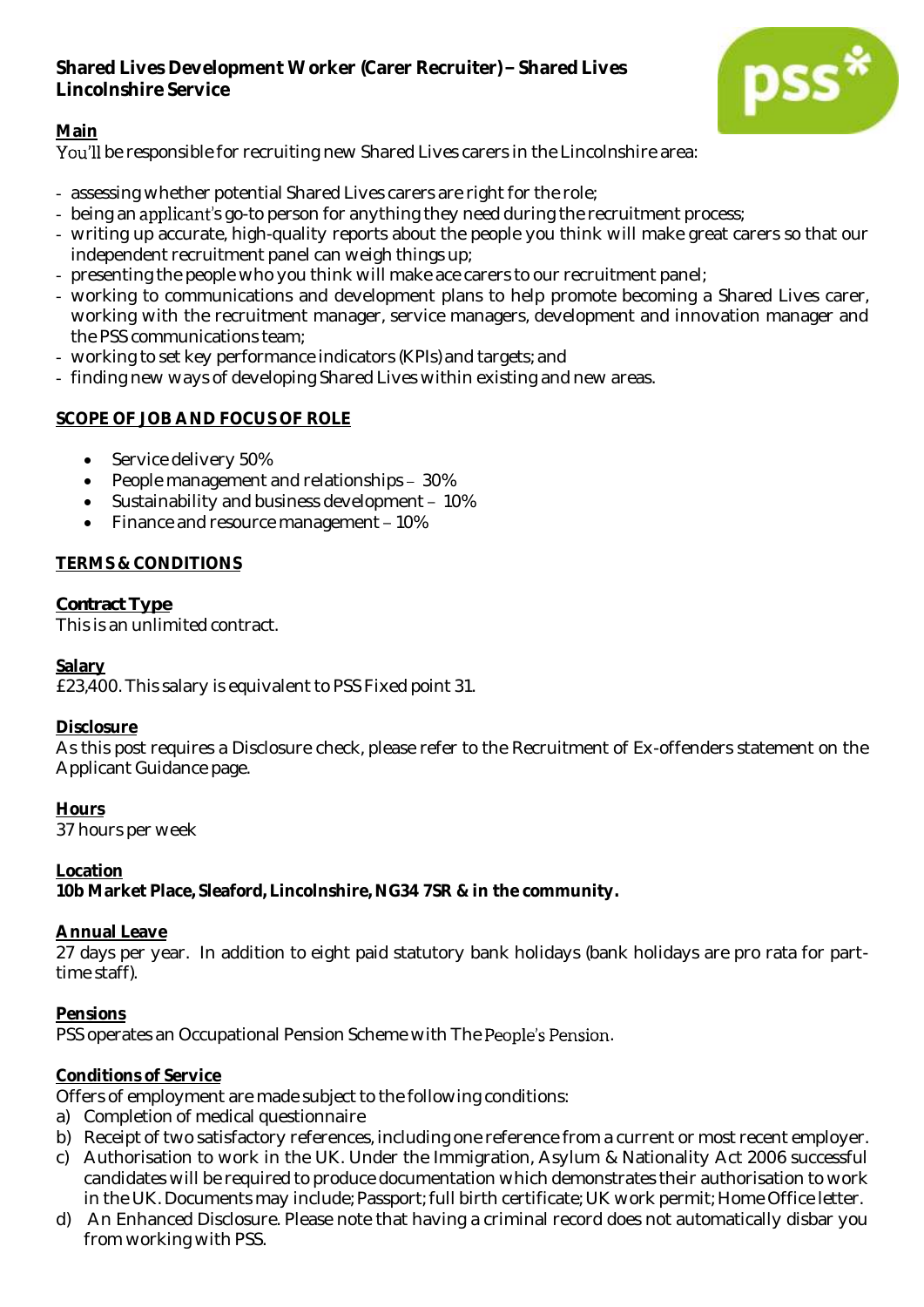#### **KEY RESPONSIBILITIES**

## **Service delivery**

- You'll be the person responsible for planning, prioritising and organising the recruitment of brand new PSS Shared Lives carers to achieve set KPIs and targets.
- Guiding and supporting potential Shared Lives carers through the approval process, you'll build a fab relationship with the applicants coming forward, using your customer service skills to be there for them every step of the way.
- Involving the people we support in the carer recruitment process will be an important part of your role after all, the people who know what makes a great carer are the people we support.
- You'll do detailed assessment reports about people you think will make great carers, presenting them to the independent Shared Lives assessment panel.
- Service reports show us how we're doing. You'll need to contribute to those, presenting information in a positive way.
- Identifying Shared Lives carers' training needs, making sure they have all the knowledge and information they need to do a great job - and making sure any training or development given to them is right for them and in line with contractual obligations and best practice.
- You might need to contribute to or facilitate Shared Lives carer meetings, listening to what carers have to say about any issues they're experiencing, identifying areas for improvement.
- You'll spend some time working with local authorities to match people who would really benefit from our service with a PSS Shared Lives carer who could meet their needs.
- It'll be your job to keep up-to-date with developments within Shared Lives, making sure our standards of service are maintained and improved all the time.
- You'll build positive relationships with health and social care professionals and other external agencies involved with the recruitment of new Shared Lives carers and Shared Lives service development.
- There may be times when we need you to maintain the Shared Lives arrangement by supporting and monitoring both the carer and the person they're supporting on an ongoing basis to check everything's going to plan and everyone's happy.

#### **People management**

- You'll recruit and support new Shared Lives carer applicants, making sure they've got a clear understanding of their roles and responsibilities and the quality of standards that must be achieved.
- You'll help induct new Shared Lives applicants to help them prepare for their brand new roles, giving them practical and moral support while they get ready to start.

**Sustainability and business development**

- Working with your manager, you'll look for any ways we could improve our carer recruitment forms and promotional material.
- You'll look for innovative ways to develop the Shared Lives service.
- You'll work to communications and development plans to help promote becoming a Shared Lives carer and attract new applicants, working alongside PSS colleagues.
- You'll take part in internal and external networks, operational groups and forums.

#### **Finance and resource management**

- You'll provide information that might be needed by service managers or head of services, within target deadlines.
- You'll make sure that all relevant information, databases and spreadsheets are kept current and correct.

## **SERVICE SPECIFIC RESPONSIBILITIES**

- You'll oversee the recruitment of Shared Lives carers.
- You'll identify the right promotional opportunities, working alongside the communications team.
- You'll develop the service within existing and new areas in liaison with the communications team.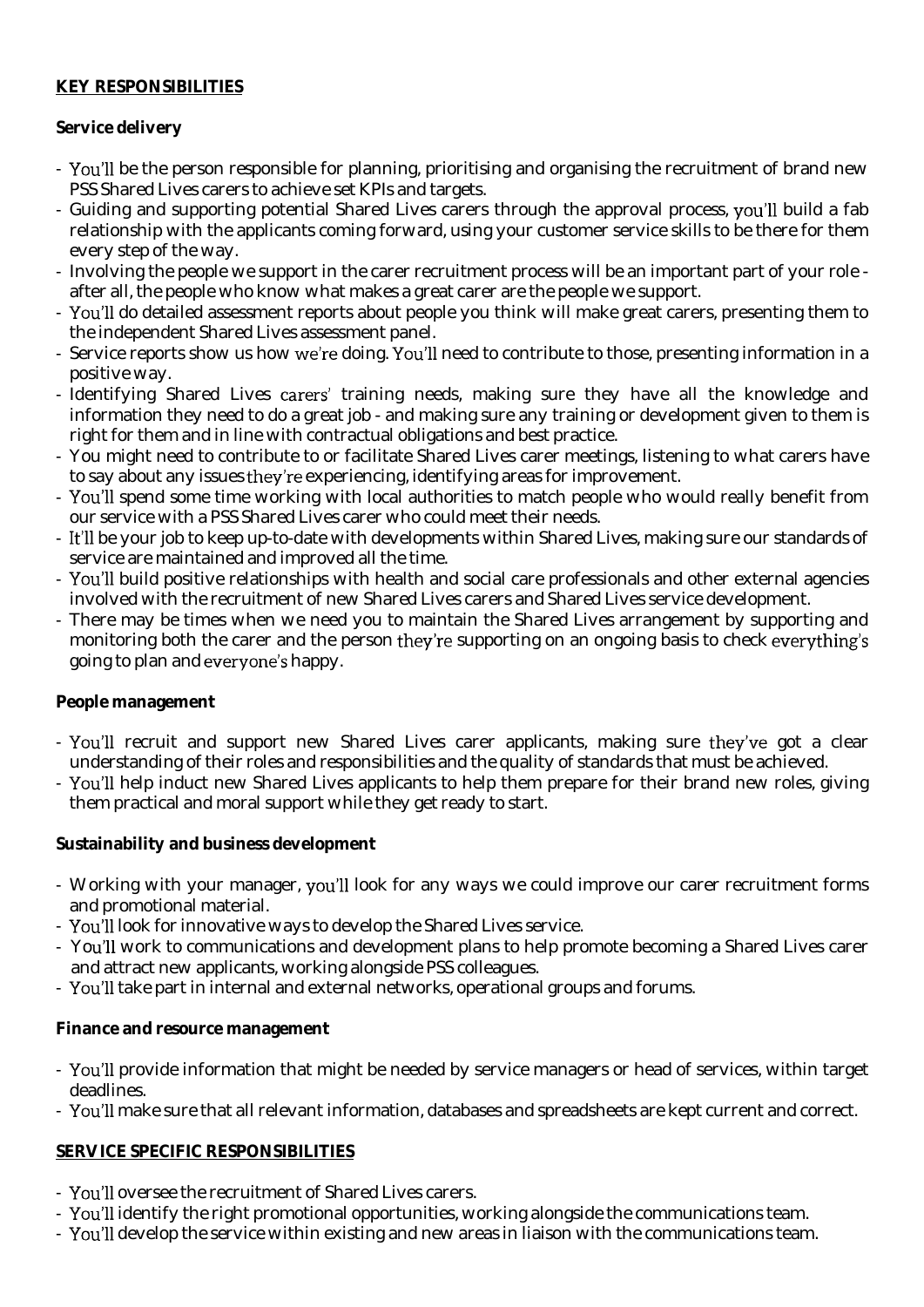#### **ADDITIONAL DUTIES**

- You'll take part in developing objectives and plans for not only yourself, but for your team and the wider Shared Lives team.
- You'll go to staff performance management and learning and development reviews to help you be the best you can be.
- You'll need to be flexible in how you do your work and do any other bits of work that we think are appropriate for your role.
- All jobs might change from time-to-time and this job description will be reviewed regularly.

#### **JOB DESCRIPTION**

This job description is a guide to the work you will be required to undertake and represents a range of responsibilities commensurate with the grade for the post. It does not form part of your contract of employment.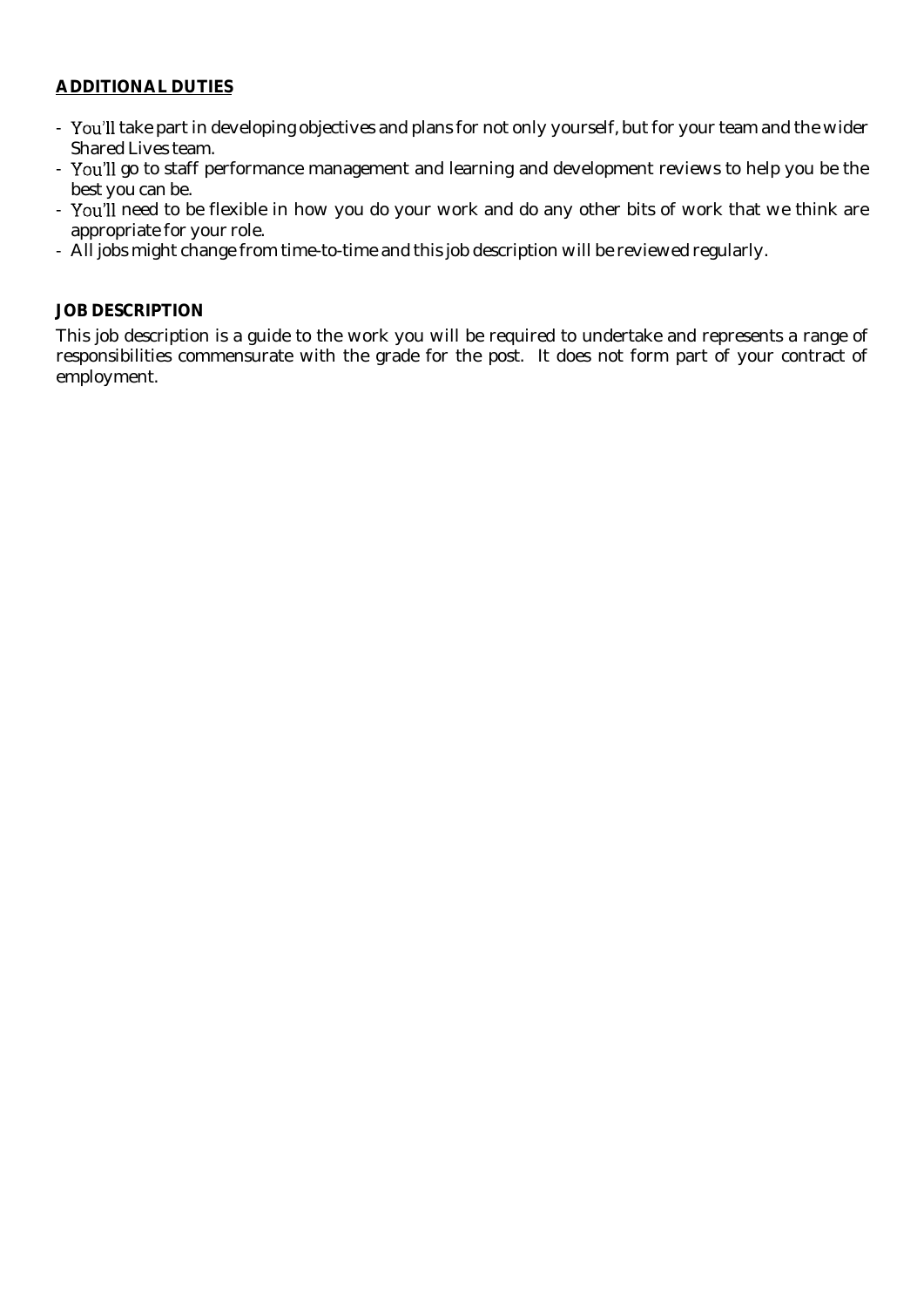| Requirement                                                                                                       | Essential                       | Assess from:                                                                                                     |
|-------------------------------------------------------------------------------------------------------------------|---------------------------------|------------------------------------------------------------------------------------------------------------------|
|                                                                                                                   | E= Essential<br>$D = Desirable$ | $A =$ application<br>$l =$ interview<br>$R = reference$<br>$E =$ exercise/practical<br>$C = certificance copies$ |
| Attitude                                                                                                          |                                 |                                                                                                                  |
| A proactive and self-motivated approach                                                                           | E                               | A <sub>1</sub>                                                                                                   |
| Self-belief and drive, with a 'can do' attitude                                                                   | Ε                               | A <sub>1</sub>                                                                                                   |
| Flexibility, ability to see a need for change and respond<br>to it                                                | $\mathsf E$                     | A <sub>1</sub>                                                                                                   |
| Self-aware and takes responsibility for results                                                                   | $\mathsf E$                     | A <sub>1</sub>                                                                                                   |
| Commitment to, and demonstration of, the PSS values<br>and their application to the delivery of quality services. | $\mathsf E$                     | A <sub>1</sub>                                                                                                   |
| Knowledge                                                                                                         |                                 |                                                                                                                  |
| Knowledge of Shared Lives                                                                                         | $\mathsf{D}$                    | A <sub>1</sub>                                                                                                   |
| Understanding of person-centred approaches in care                                                                | E                               | A <sub>1</sub>                                                                                                   |
| Understanding of social care commissioning and<br>monitoring processes                                            | D                               | A <sub>1</sub>                                                                                                   |
| Understanding of approaches to quality and continuous<br>improvement                                              | D                               | A <sub>1</sub>                                                                                                   |
| Knowledge of relevant legislation/guidance,<br>policy/procedures & regulations that apply to adult social<br>care | E                               | A <sub>1</sub>                                                                                                   |
| Understanding of health and safety management in a<br>home environment                                            | D                               | A <sub>1</sub>                                                                                                   |
| <b>Skills</b>                                                                                                     |                                 |                                                                                                                  |
| Ability to plan, schedule and monitor work to meet key<br>performance indicators and targets.                     | $\mathsf E$                     | A <sub>1</sub>                                                                                                   |
| Excellent inter-personal skills                                                                                   | Ε                               | A <sub>1</sub>                                                                                                   |
| Excellent verbal and written communication skills                                                                 | Ε                               | A <sub>1</sub>                                                                                                   |
| Ability to motivate and engage stakeholders to promote<br>positive outcomes, quality and continuous improvement.  | E                               | A <sub>1</sub>                                                                                                   |
| Ability to build effective relationships with internal and<br>external stakeholders                               | E                               | A <sub>1</sub>                                                                                                   |